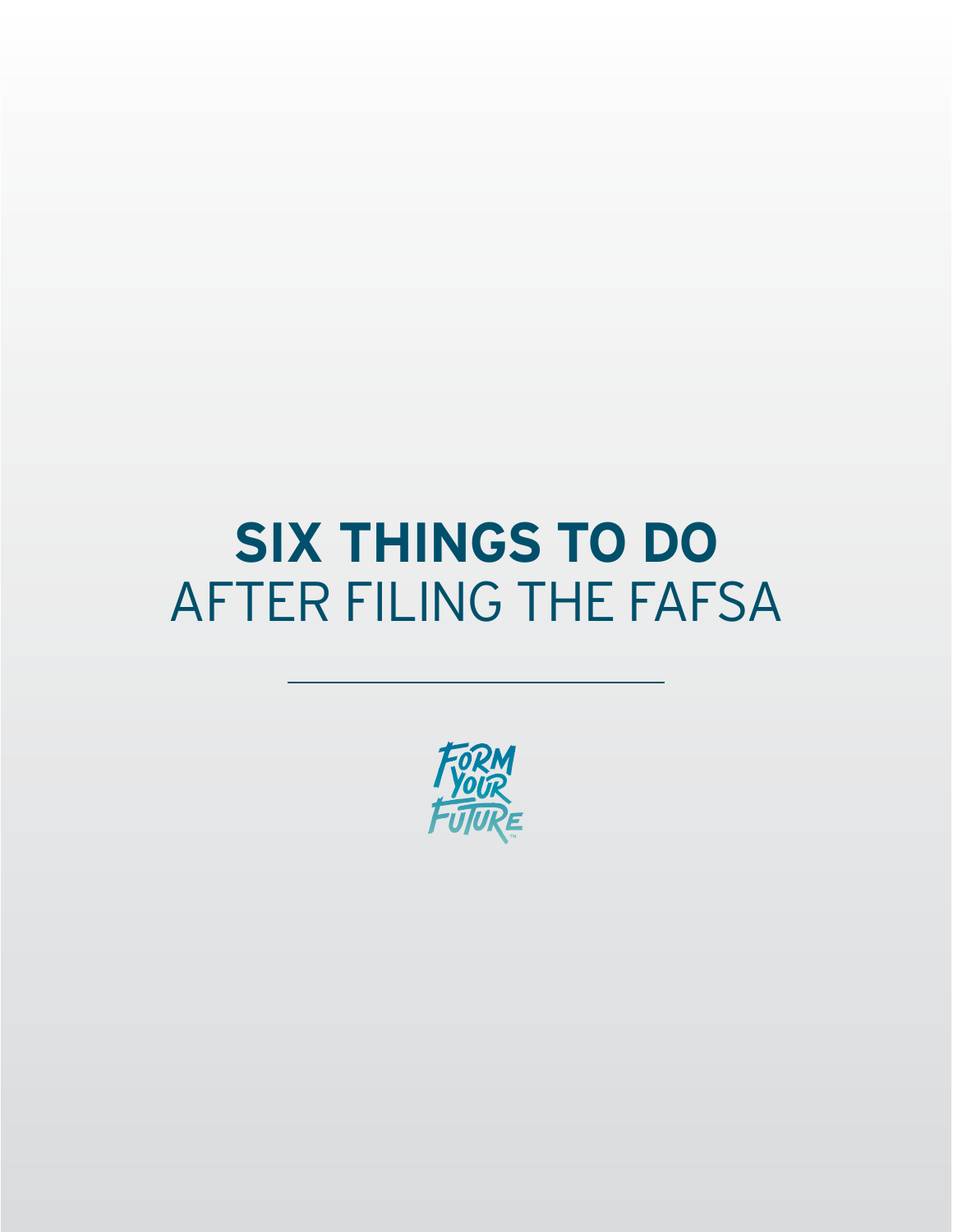

# **I SUBMITTED MY FAFSA. NOW WHAT?**

Congrats! You did it! You're on your way to forming your future.

### **Here is what you can expect to happen next:**

### **1**

#### **Review your Student Aid Report (SAR)**

After you submit your FAFSA, you'll get a Student Aid Report (SAR) within three days if you signed online or three weeks if you mailed a signature page. Your SAR is a summary of the FAFSA data you submitted.

You can print your SAR by logging into FAFSA.gov with your FSA ID and clicking on the appropriate school year. You can also check the status of your application if you have not yet received your SAR.

Once you receive your SAR, make sure all the information is correct!

# **2**

#### **Review your EFC**

When reviewing your SAR, look for the expected family contribution (EFC) number. You can find your EFC in the box at the top of the first page of your SAR, under your SSN.

Your EFC is a measure of your family's financial strength and is calculated according to a formula established by law. This formula considers the following about you (and your parents, if you're a dependent):

- Taxed and untaxed income
- Assets
- Benefits (such as unemployment and Social Security)
- Family size
- Number of family members who will attend college during the year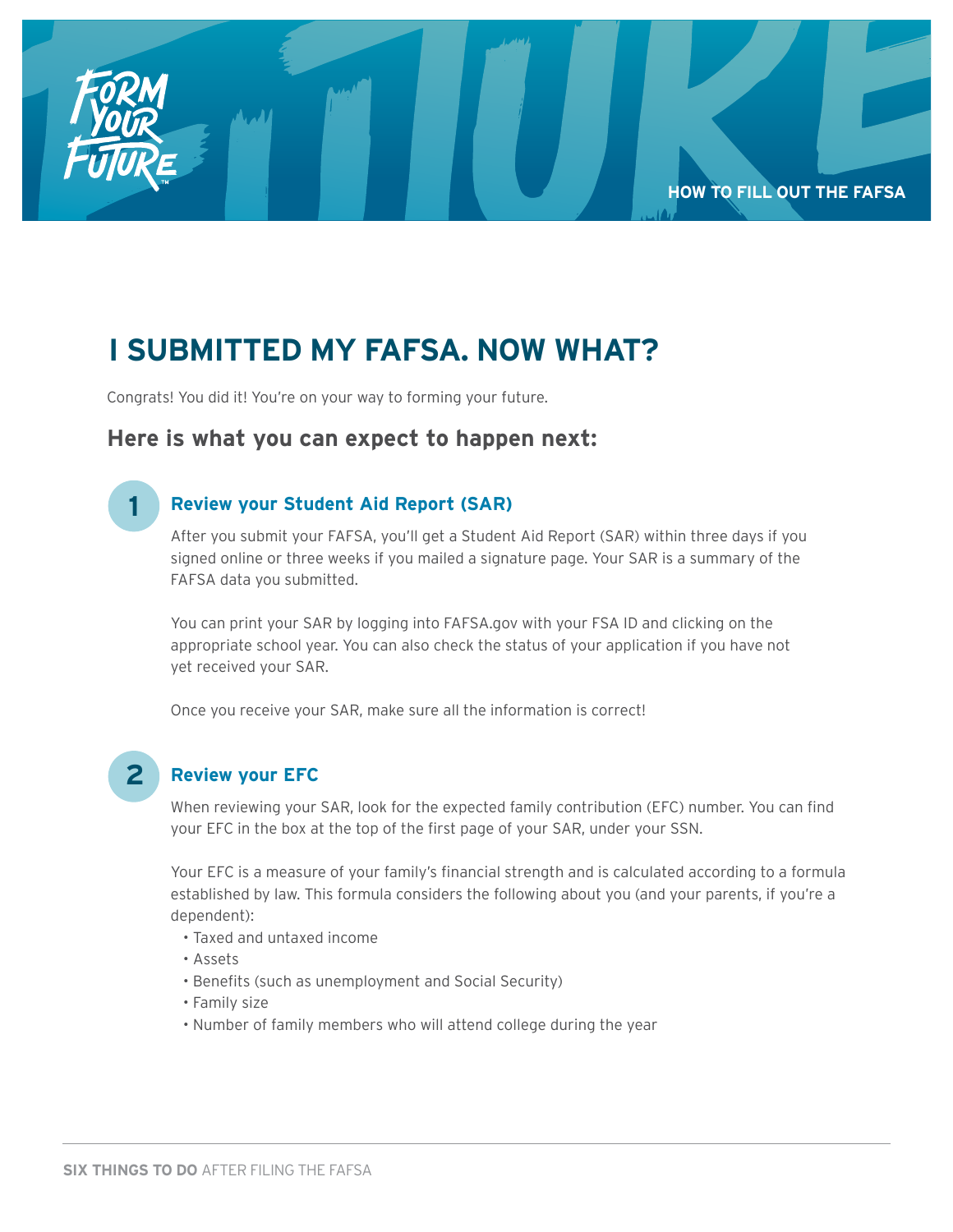Schools use your EFC to determine your federal student aid eligibility and your financial aid award. However, it's important to remember that your EFC is not the amount of money your family will have to pay for college nor is it the amount of federal student aid you will receive. It is a number used by your school to calculate how much financial aid you are eligible to receive. If you have any further questions, you can ask your school's financial aid office.

#### **Make corrections if you need to**

You must wait for your most recent FAFSA submission to process before you can update or make corrections to your FAFSA. That usually takes about three days.

#### **What if you realize you need to update some information?**

- Log in with your FSA ID.
- Click "Make FAFSA Corrections."
- Corrections should be processed in three to five days and you should receive a revised SAR.
- After you click "SUBMIT," you cannot make another correction until your FAFSA has been processed successfully.
- You usually cannot update your FAFSA because it must be accurate as of the day you originally signed it. However, you should speak to the financial aid office at the school you plan to attend if your parent's income for the present year has changed or if any other family circumstances have occurred that cannot be reported on the FAFSA.

#### **Review your financial aid history**

The last page of your SAR includes information about your financial aid history, specifically the student loans you have taken out. It's important to keep track of how much you're borrowing and to understand the terms and conditions of any loans.

You can always access your financial aid history by logging into My Federal Student Aid. Make sure you have your FSA ID ready.

**5**

**4**

**3**

#### **Double check with your schools**

After you've reviewed everything, make sure you double check with the financial aid offices at the schools you applied to. Sometimes schools need additional paperwork or have other deadlines. You don't want to leave any money on the table!